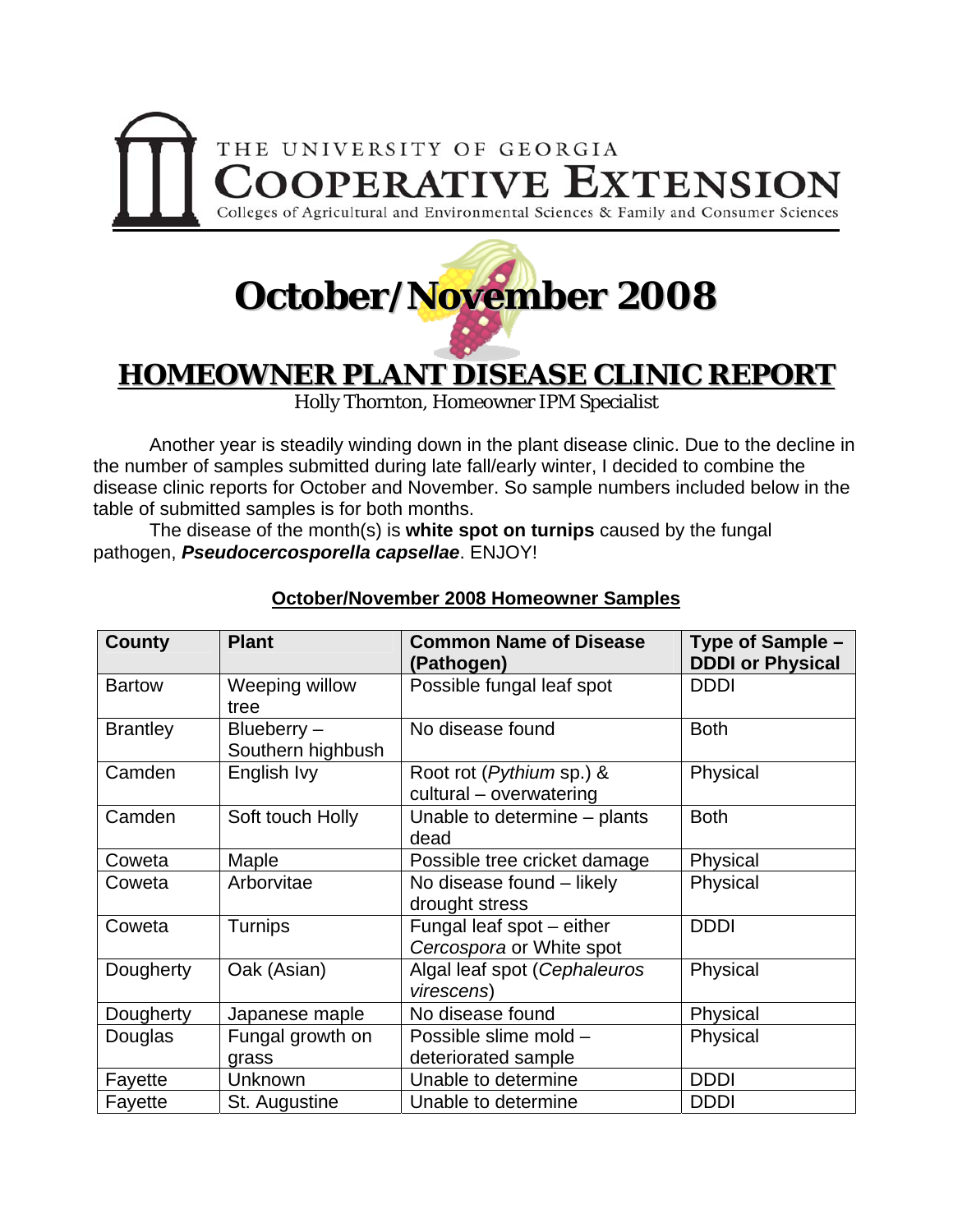| <b>County</b> | <b>Plant</b>         | <b>Common Name of Disease</b><br>(Pathogen)         | Type of Sample -<br><b>DDDI or Physical</b> |
|---------------|----------------------|-----------------------------------------------------|---------------------------------------------|
| Floyd         | <b>Turnips</b>       | Possible Cercospora leaf spot                       | <b>DDDI</b>                                 |
| Glynn         | Lemon                | Possible scale insect damage                        | <b>Both</b>                                 |
| Grady         | Leyland cypress      | Tip blight (Sphaeropsis sp.) &                      | Physical                                    |
|               |                      | insect damage - bagworms?                           |                                             |
| Grady         | Lemon & grapefruit   | Possible Melanose                                   | Physical                                    |
| Gwinnett      | Zoysia               | Cultural stress/damage                              | Physical                                    |
| Henry         | Bermuda              | Unable to determine - fungal                        | <b>DDDI</b>                                 |
|               |                      | growth                                              |                                             |
| Henry         | Rose                 | No disease found - possible<br>burn                 | <b>Both</b>                                 |
| Henry         | Otto Luken laurel    | Cultural - site problem or                          | Physical                                    |
|               |                      | planting depth; root rot                            |                                             |
|               |                      | (Pythium sp.)                                       |                                             |
| Henry         | Azalea               | No disease found - resubmit                         | <b>Both</b>                                 |
|               |                      | additional plant tissue                             |                                             |
| Houston       | <b>Dianthus</b>      | Root rots (Pythium,                                 | Physical                                    |
|               |                      | Phytopthora, & Rhizoctonia                          |                                             |
|               |                      | spp.)                                               |                                             |
| Houston       | Pomegranate          | No disease found                                    | Physical                                    |
| Jasper        | Japanese magnolia    | <b>Possible Sooty Mold</b>                          | <b>DDDI</b>                                 |
| Jasper        | Mixed bermuda        | Possible fairy ring (Clamp                          | Physical                                    |
|               |                      | connection fungi)                                   |                                             |
| Lee           | Jasmine              | Unable to determine                                 | <b>DDDI</b>                                 |
| Lowndes       | Coleus               | Aerial/web blight (Rhizoctonia                      | <b>Both</b>                                 |
|               |                      | solani)                                             |                                             |
| Meriwether    | Turnips              | White spot                                          | Physical                                    |
|               |                      | (Pseudocercosporella                                |                                             |
|               |                      | capsellae)                                          |                                             |
| Monroe        | Turnips              | Possible Cercospora leaf spot                       | <b>DDDI</b>                                 |
|               |                      | or White Spot                                       |                                             |
| Muscogee      | Centipede            | Take all root rot (GGG) & Large<br>patch (R.solani) | Physical                                    |
| Pierce        | Centipede            | Take all root rot (GGG)                             | Physical                                    |
| Putnam        | Blue spruce          | Possible drought stress                             | Physical                                    |
| Rabun         | Zoysia               | Dollar Spot (Sclerotinia                            | Physical                                    |
|               |                      | homeocarpa)                                         |                                             |
| Randolph      | Italian Cyprus &     | Possible fungal                                     | <b>DDDI</b>                                 |
|               | Hollywood Juniper    | cankers/disease                                     |                                             |
| Randolph      | <b>Bradford pear</b> | No disease - likely                                 | <b>DDDI</b>                                 |
|               |                      | environmental                                       |                                             |
| Rockdale      | Zoysia               | Possible fairy ring (Clamp                          | Physical                                    |
|               |                      | connection fungi)                                   |                                             |
| Schley        | St. Augustine        | Possible Large patch (R.                            | <b>DDDI</b>                                 |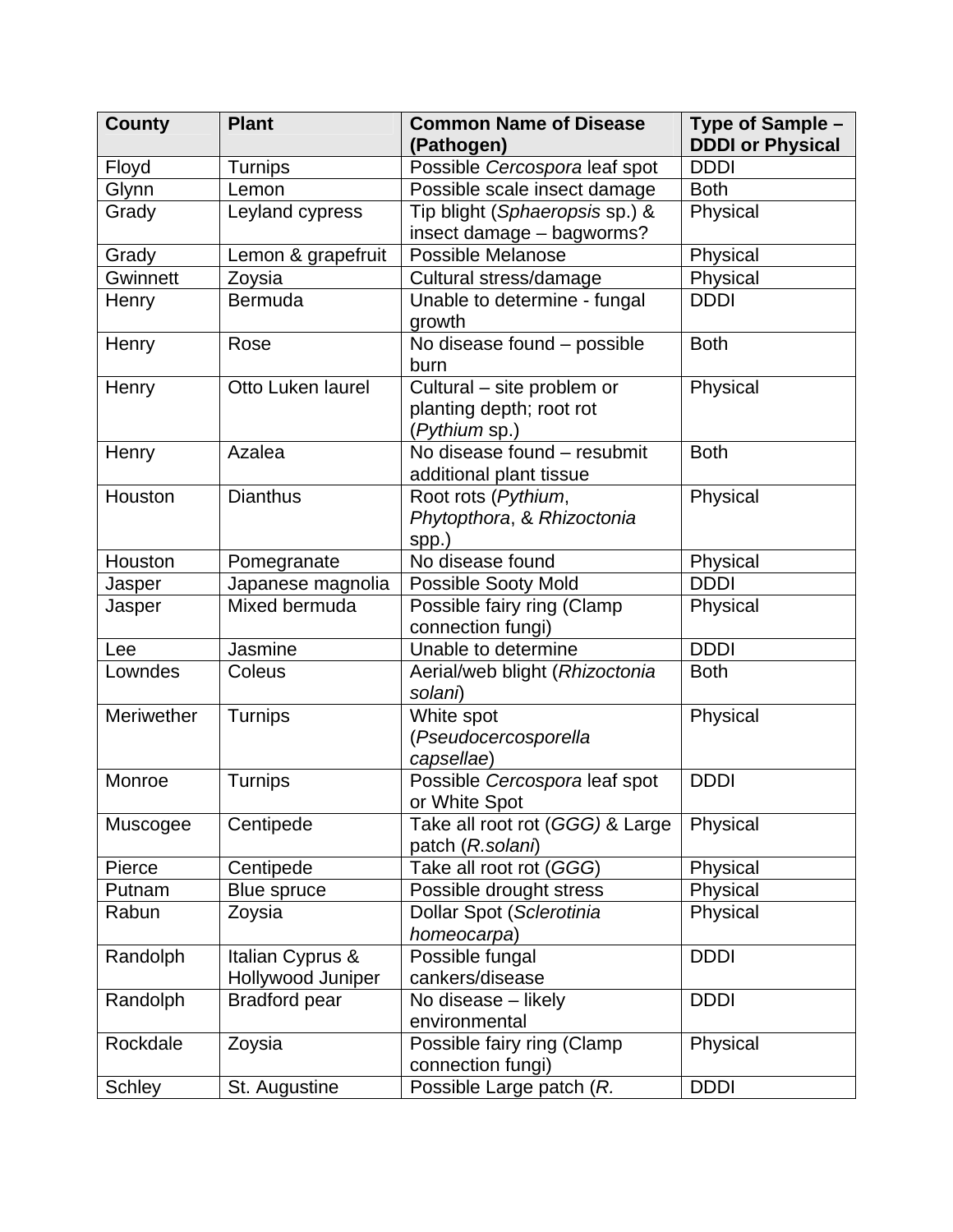| County                                            | <b>Plant</b>      | <b>Common Name of Disease</b><br>(Pathogen)         | Type of Sample -<br><b>DDDI or Physical</b> |  |  |
|---------------------------------------------------|-------------------|-----------------------------------------------------|---------------------------------------------|--|--|
|                                                   |                   | solani)                                             |                                             |  |  |
| <b>Schley</b>                                     | St. Augustine     | Possible Large patch (R.<br>solani)                 | <b>DDDI</b>                                 |  |  |
| Sumter                                            | <b>Buckeye</b>    | Likely physiological scorch                         | <b>DDDI</b>                                 |  |  |
| Ware                                              | Winged Elm Tree   | Powdery Mildew (Oidium sp.)                         | Physical                                    |  |  |
| Whitfield                                         | <b>Turnips</b>    | Possible Cercospora leaf spot                       | <b>DDDI</b>                                 |  |  |
| Whitfield                                         | Bermuda grass sod | Take all root rot (GGG) & Large<br>patch (R.solani) | <b>Both</b>                                 |  |  |
| Worth                                             | St. Augustine     | Large patch (R. solani)                             | Physical                                    |  |  |
| Total samples (October - November) = 43           |                   |                                                     |                                             |  |  |
| <b>Physical = 21</b><br>$DDDI = 15$<br>$Both = 7$ |                   |                                                     |                                             |  |  |

## **White Spot on Turnips**

White spot on turnips has been very prevalent this fall. The disease is caused by the fungal pathogen, *Pseudocercosporella capsellae*.

Symptoms of the disease include: circular spots with gray, brown, or nearly paper-white centers with slightly darkened margins – see DDDI image below. Spots form on the cotyledons, leaves, and petioles. Leaf spots (5 to 10 mm in diameter) can cover the entire leaf surface. This causes infected foliage to turn yellow and drop prematurely. Seedlings can be killed if/when the disease is severe.

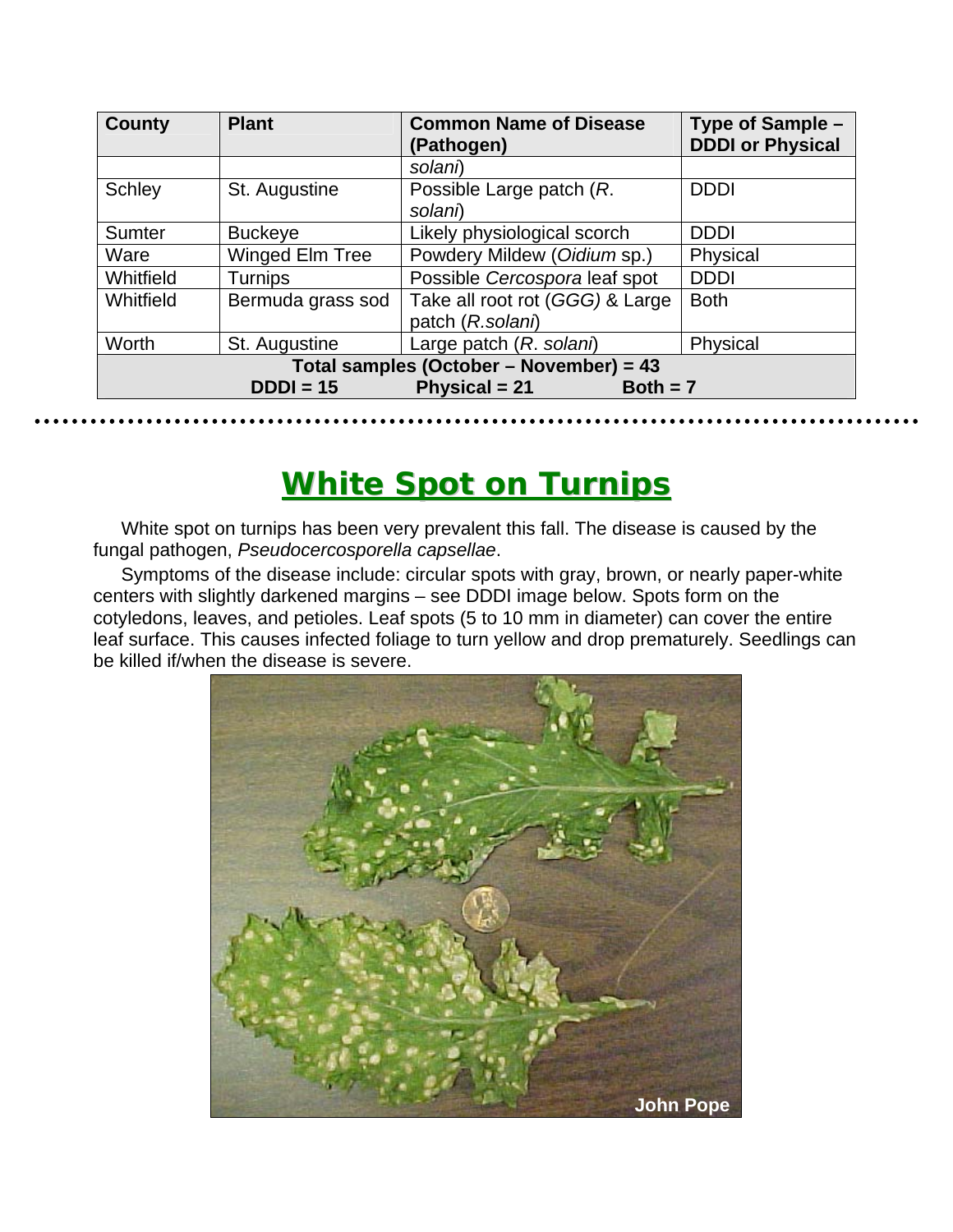

Cool temperatures (55 to 64 degrees F) and excessive moisture favor disease development of this pathogen, similar to most fungal leaf spot pathogens. Although this pathogen can survive in the seed, its' most common mode of survival is in volunteer plants